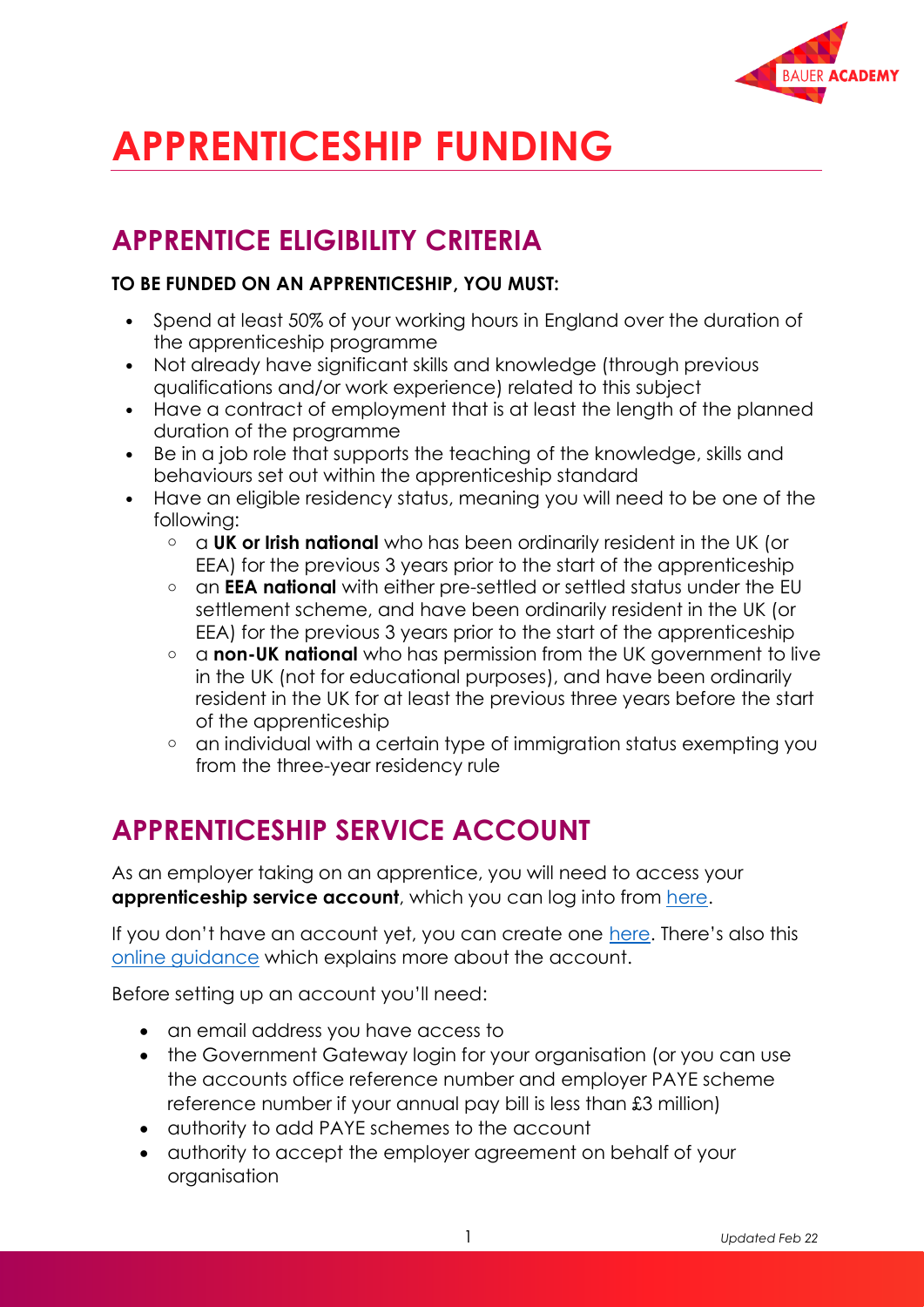

# **PAYING FOR APPRENTICESHIP TRAINING**

#### **LEVY-PAYING EMPLOYER:**

As an employer with a pay bill of more than £3 million, you're required to pay the apprenticeship levy. You can manage funds using the apprenticeship service and spend it on training and assessing your apprentices.

The government will apply a 10% top up to the funds you have in your account.

If you don't have enough funds, you just pay 5% of the outstanding balance and the government will pay the rest. This is up to the funding band maximum allocated to each specific apprenticeship.

For apprentices that started before 1 April 2019, you need to contribute 10%.

#### **NON-LEVY PAYING EMPLOYER:**

As an employer that doesn't pay the apprenticeship levy, you pay just 5% towards the cost of training and assessing an apprentice. The government will pay the rest up to the funding band maximum.

If you employ fewer than 50 employees, the government will pay 100% of the apprenticeship training costs up to the funding band maximum for apprentices aged:

- 16 to 18
- 19 to 24 with an education, health and care plan provided by their local authority or has been in the care of their local authority

If your apprentice started before 1 April 2019, you pay 10% towards the cost of training and assessing your apprentice and the government pays the rest. This rate continues until your apprentice completes their training.

Alternatively, you can apply to receive a transfer of funds to cover 100% of your apprenticeship training and assessment costs from a large levy-paying businesses who pay the apprenticeship levy however have chosen to their unspent levy funds to a business of their choice. You can view all live pledges and apply for a levy transfer [here.](https://transfers.manage-apprenticeships.service.gov.uk/) Further guidance can be found [here](https://www.gov.uk/guidance/receive-a-levy-transfer-from-another-business-to-fund-an-apprenticeship) regarding how to apply.

### **SETTING UP THE APPRENTICESHIP FUNDING**

#### **LEVY-PAYING EMPLOYER:**

Once logged into your account, you'll need to add the apprentice(s) from the **Apprentices** page, or alternatively you can go to the **Your training providers**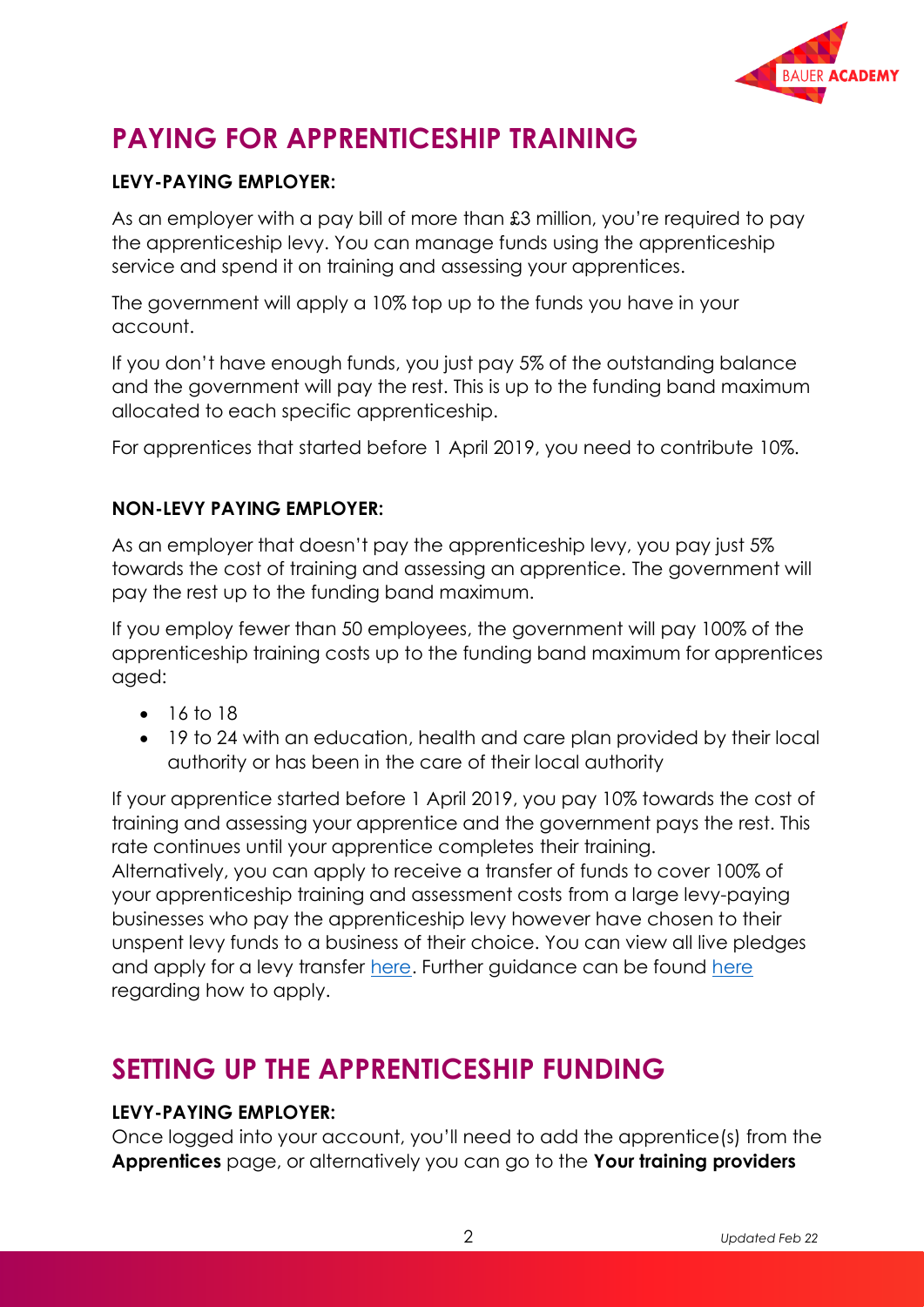

page and add us, giving us permissions to add the apprentice(s) on your behalf (pending your final approval)

To connect to us as the training provider (Bauer Radio) you'll need our **UKPRN** – **10002230**. Adding the apprentice record is best done nearer to the apprenticeship start date, when all the details are finalised.

#### **NON-LEVY PAYING EMPLOYER:**

Once logged into your account, you'll need to **reserve** the apprenticeship funding in the **Finance** section. To connect to us as the training provider (Bauer Radio) you'll need our **UKPRN** – **10002230**. This reservation must be done at least a month in advance of the apprenticeship starting.

### **FURTHER SUPPORT**

If you need further support there's a number of articles online you can access [here.](https://help.apprenticeships.education.gov.uk/hc/en-gb/sections/360001841359-Employer?page=2#articles) You can also get in touch with us at [operations@baueracademy.co.uk](mailto:operations@baueracademy.co.uk)

Here are also some links to various video walkthroughs on YouTube:

- [What is the apprenticeship service](https://www.youtube.com/watch?v=xWUFLAAc4TY&list=PLMNvQX_aIOux3SdHgg3Iw8D8dPrVHbMY7&index=3)
- [Registering an account on the apprenticeship service](https://www.youtube.com/watch?v=NC3RzRrvgoc&list=PLMNvQX_aIOux3SdHgg3Iw8D8dPrVHbMY7&index=2)
- [Adding an apprentice to an account](https://www.youtube.com/watch?v=8DMTHDcrz64&list=PLMNvQX_aIOux3SdHgg3Iw8D8dPrVHbMY7&index=6)
- [Reserving apprenticeship funds](https://www.youtube.com/watch?v=mCJxL2ncIrg&list=PLMNvQX_aIOux3SdHgg3Iw8D8dPrVHbMY7&index=5) (non-levy payers only)
- [Apprenticeship Service Webinar Recordings](https://www.youtube.com/playlist?list=PLMNvQX_aIOuzq-Fow_ApX_AdtZTQbPiQp) (Playlist)

### **INCENTIVE PAYMENTS**

#### **EMPLOYER INCENTIVE PAYMENT FOR HIRING A NEW APPRENTICE**

Employers will receive £3,000 for new [apprentices](https://www.gov.uk/guidance/incentive-payments-for-hiring-a-new-apprentice?utm_source=businessupdate&utm_medium=newsletter&utm_campaign=incentivesp2) of any age who join their organisation up until 31 January 2022.

#### **ELIGIBILITY**

From 11 January 2022, employers will be able to apply for a payment of £3,000 for apprentices with an employment start date from 1 October 2021 to 31 January 2022. Applications close on 15 May 2022.

For more information, please see [here.](https://www.gov.uk/guidance/apprenticeship-funding-rules#the-latest-rules-2021-to-2022)

#### **HOW TO APPLY**

You can apply for the incentive payment through the 'Finances' section in your [apprenticeship](https://www.apprenticeships.gov.uk/employers/create-apprenticeship-service-account?utm_source=businessupdate&utm_medium=newsletter&utm_campaign=incentivesp2) service account, under 'Your hire a new apprentice payments'.